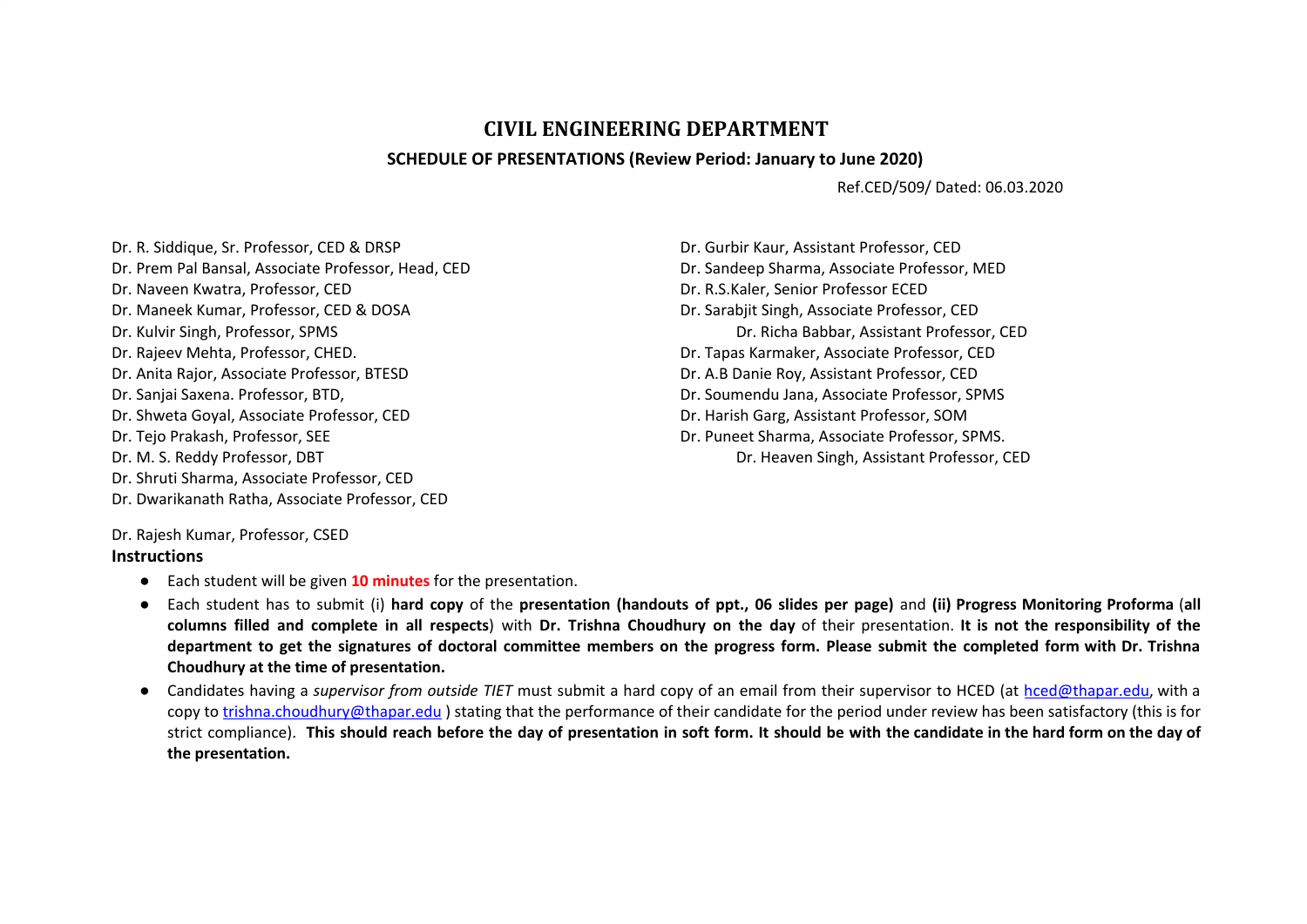• Candidates are requested to report in the department at least half an hour prior to presentation on the respective day of their presentation (March 12, 13, 19, and 20, 2020). Please load your presentation on the desktop in Seminar Room before the scheduled times on the day of the **presentation. Mr. Manreet SIngh would be available for assistance.**

| 12-03-2020 (Thursday) |                                                       |                                             |                                    |                                                 |                                                                                                                                                               |             |             |  |
|-----------------------|-------------------------------------------------------|---------------------------------------------|------------------------------------|-------------------------------------------------|---------------------------------------------------------------------------------------------------------------------------------------------------------------|-------------|-------------|--|
| S.N<br>$\Omega$       | <b>Name and Roll</b><br>No.                           | Supervisor                                  | Person from<br><b>Cognate Area</b> | Person from<br>outside the Dept.                | <b>Topic of Ph.D. Thesis</b>                                                                                                                                  | Date of IRB | Time        |  |
|                       | Ms. Sushma<br>Walia                                   | Dr. Sarabjit Singh                          | Dr. D.N.Ratha                      | Dr. Rajeev Mehta,<br>CHED <sup>'</sup>          | Simulation of Run-off induced Soil Erosion<br>and Its Impact on Water Quality from a<br>water shed in Shivalik Foot-Hills.                                    | 01-06-2015  | 11:30:00 AM |  |
|                       | 901302003                                             | Dr. Richa Babbar                            | Dr. Tapas<br>Karmaker              |                                                 |                                                                                                                                                               |             |             |  |
|                       | Mr. Odai<br>Ibrahim<br>Mohammed Al<br><b>Balasmeh</b> | Dr. Tapas Karmaker,                         | Dr. Sarabjit Singh                 | Dr. Harish Garg,<br>Assistant<br>Professor, SOM | <b>Hydrological Modeling And Management</b><br>Practices to Augment Reservoir Capacity in<br>Wadi Shueib Catchment Area - Jordan:<br>Geo-Informatics Approach | 31.08.2018  | 11:45:00 AM |  |
|                       |                                                       | Dr. Richa Babbar                            | Dr. Dwarikanath<br>Ratha           |                                                 |                                                                                                                                                               |             |             |  |
| 3                     | Mr. Arunish<br>Kumar                                  | Dr. Sarbjit Singh,<br>Dr. Tapas<br>Karmaker | Dr. Richa Babbar                   | Dr. Soumendu<br>Jana, SPMS                      | Analysis of Groundwater Level<br>Fluctuations and It's Quality In Punjab: An<br>Integrated GIS-Based Approach                                                 | 29.03.2018  | 12:00:00 PM |  |
|                       | 901602002                                             |                                             |                                    |                                                 |                                                                                                                                                               |             |             |  |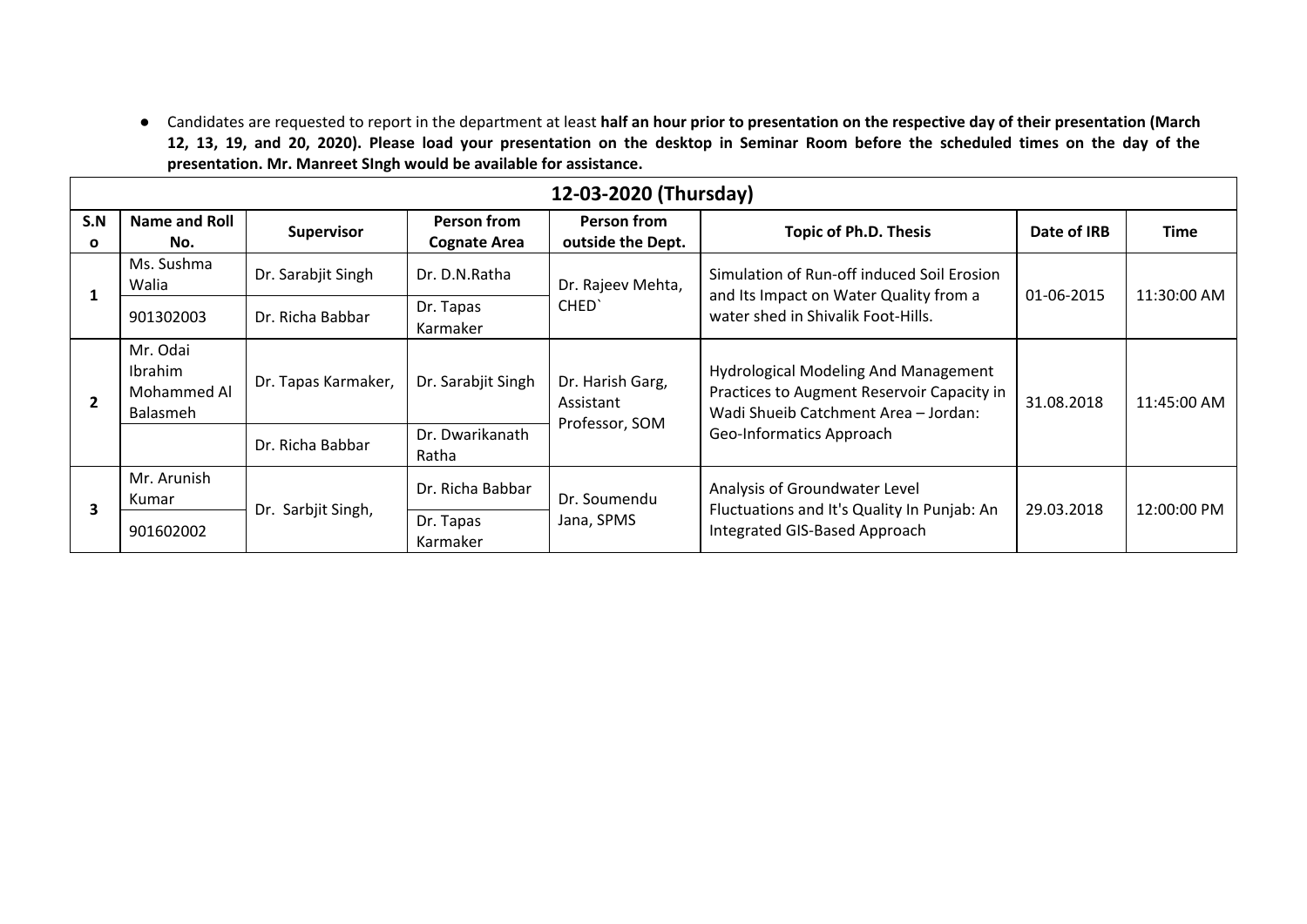| 13-03-2020 (Friday) |                               |                     |                                    |                                            |                                                                                                                       |             |             |  |
|---------------------|-------------------------------|---------------------|------------------------------------|--------------------------------------------|-----------------------------------------------------------------------------------------------------------------------|-------------|-------------|--|
| S.N<br>$\mathbf{o}$ | <b>Name and Roll</b><br>No.   | <b>Supervisor</b>   | Person from<br><b>Cognate Area</b> | Person from<br>outside the Dept.           | <b>Topic of Ph.D. Thesis</b>                                                                                          | Date of IRB | <b>Time</b> |  |
| 4                   | Ms. Divyashree                | Dr. Naveen Kwatra   | Dr. Maneek<br>Kumar                | Dr. Rajesh Kumar,<br>(CSED)                | Development of various Hinge Models of<br><b>RCC Frame for Pushover Analysis</b>                                      | 26.4.2013   | 12:00:00 PM |  |
|                     | 901002001                     | Dr. Pankaj Agarwal, | Dr. Shruti<br>Sharma               |                                            |                                                                                                                       |             |             |  |
| 6                   | Mr. Shamesher<br>Singh        | Dr. Naveen Kwatra   | Dr. Maneek<br>Kumar                | Dr. Rajesh Kumar<br>(CSED)                 | Health Monitoring of RC Beam-column<br>joints and Frames Retrofitted with GFRP<br>using Acoustic Emission Techniques. | 3.6.2014    | 12:15:00 PM |  |
|                     | 951002001                     | Dr, Shruti Sharma   | Dr. Shweta Goyal                   |                                            |                                                                                                                       |             |             |  |
| 6                   | Ms. Priya<br>Goyal            | Dr. Naveen Kwatra   | Dr.Maneek<br>Kumar                 | Dr. R.S.Kaler<br>(ECED)                    | Health Monitoring of Reinforced Concrete<br>Beams Using Fiber Optic Sensors and<br><b>Vibration Diagnostics</b>       | 21-02-2015  | 12:30:00 PM |  |
|                     | 901302002                     | Dr, Shruti Sharma   | Dr. Shweta Goyal                   |                                            |                                                                                                                       |             |             |  |
| 7                   | Mr. Upender<br><b>Bishnoi</b> | Dr. Naveen Kwatra   | Dr. Rafat<br>Siddique              | Dr. Sandeep<br>Kumar Sharma,<br><b>MED</b> | Behaviour of Structurally Insulated Panels                                                                            | 14.10.2017  | 12:45:00 PM |  |
|                     | 901502002                     | Dr. Danie Roy A B   | Dr. Heaven Singh                   |                                            |                                                                                                                       |             |             |  |
|                     | Ms. Payal                     | Dr. Naveen Kwatra   | Dr. Shweta Goyal                   | Dr. Sandeep<br>Kumar Sharma<br><b>MED</b>  | Anchorage Capacity of Headed Reinforced<br><b>Bars In Concrete</b>                                                    | 13.10.2017  | 01:00:00 PM |  |
| 8                   | 901602008                     | Dr. Danie Roy A B   | Dr. Heaven Singh                   |                                            |                                                                                                                       |             |             |  |
| 9                   | Mr. Sanjeev<br>Kumar          | Dr. Gurbir Kaur     | Dr. Shweta Goyal                   | Dr. Rajeev Mehta,                          | Investigation on Sintered Fly Ash<br>Aggregates in Geopolymer Concrete                                                | 28.05.2018  | 01:15:00 PM |  |
|                     |                               | Dr. Prem Pal Bansal |                                    | Professor, CHED                            |                                                                                                                       |             |             |  |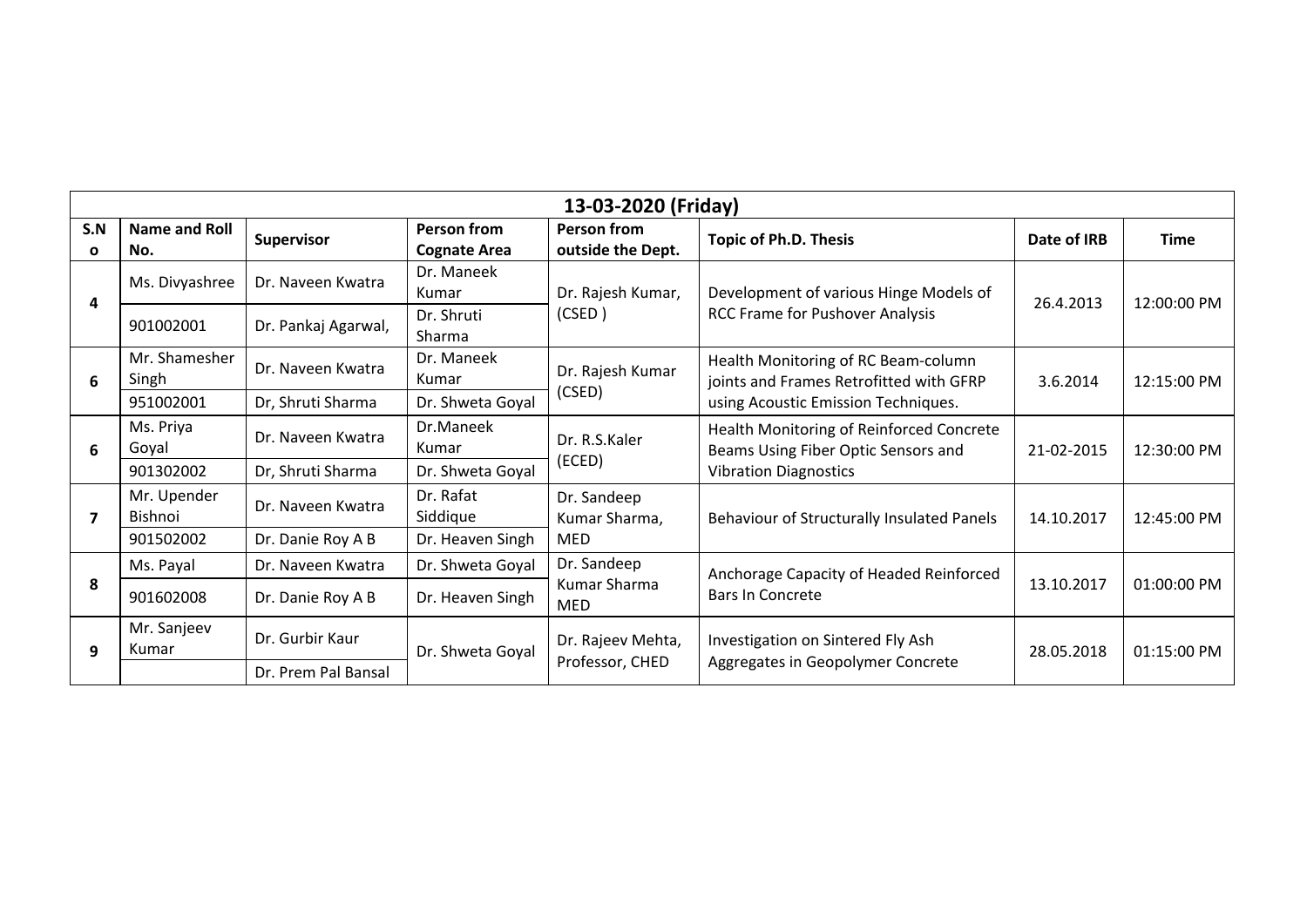| 19-03-2020 (Thursday) |                             |                     |                                           |                                                     |                                                                                                                      |             |             |  |
|-----------------------|-----------------------------|---------------------|-------------------------------------------|-----------------------------------------------------|----------------------------------------------------------------------------------------------------------------------|-------------|-------------|--|
| S.N<br>O              | <b>Name and Roll</b><br>No. | <b>Supervisor</b>   | <b>Person from</b><br><b>Cognate Area</b> | <b>Person from</b><br>outside the Dept.             | <b>Topic of Ph.D. Thesis</b>                                                                                         | Date of IRB | <b>Time</b> |  |
| 10                    | Ms. Ravinder<br>Kaur Sandhu | Dr. Rafat Siddique  | Dr. Shweta Goyal                          | Dr. Kulbir Singh<br><b>SPMS</b>                     | Properties of Self-Compacting Concrete<br>incorporating Rice Husk Ash and waste<br>Foundry Sand.                     | 2.9.2015    | 11:30:00 AM |  |
|                       | 951402001                   |                     | Dr. Heaven Singh                          |                                                     |                                                                                                                      |             |             |  |
| <b>11</b>             | Mr. Kirti<br>Vardhan        | Dr. Rafat Siddique  | Dr. Gurbir Kaur                           | Dr. Rajeev Mehta                                    | Characteristics of Concrete Incorporating<br>Waste Marble Powder                                                     | 1.2.2017    | 11:45:00 AM |  |
|                       | 901502003                   | Dr. Shweta Goyal    | Dr. A.B Danie Roy                         |                                                     |                                                                                                                      |             |             |  |
| 12                    | Ms. Harsimran               | Dr. Rafat Siddique  | Dr. Shweta Goyal                          | Dr. Sanjai Saxena.<br><b>BTD</b>                    | Utilization Of Incinerated Biomedical Ash<br>In Concrete and Its Leachate Analysis                                   | 24.10.2017  | 12:00:00 PM |  |
|                       | 901602006                   | Dr. Anita Rajor     | Dr. Shruti Sharma                         |                                                     |                                                                                                                      |             |             |  |
| 13                    | Ms. Nikita<br>Gupta         | Dr. Rafat Siddique  | Dr. Shweta Goyal                          | Dr. Puneet Sharma,<br>Associate                     | Strength and Durability Properties of<br>Self-Compacting Concrete Incorporating                                      | 03.08.2018  | 12:15:00 PM |  |
|                       |                             |                     | Dr. Shruti Sharma                         | Professor, SPMS.                                    | Copper Slag                                                                                                          |             |             |  |
| 14                    | Mr. Tarunbir<br>Singh       | Dr. Rafat Siddique, | Dr. Shweta Goyal                          | Dr. Puneet Sharma,<br>Associate<br>Professor, SPMS. | Influence of Supplementary Cementitious<br>Materials and Coarse Aggregates on<br>Properties of The No-Fines Concrete | 03.08.2018  | 12:30:00 PM |  |
|                       |                             | Dr. Shruti Sharma,  | Dr. Heaven Singh                          |                                                     |                                                                                                                      |             |             |  |
| 15                    | Ms. Rinki<br>Verma          | Dr. Rafat Siddique, | Dr. Gurbir Kaur                           | Dr. Puneet Sharma,<br>Associate<br>Professor, SPMS. | Strength and Permeation Properties of<br>Myco-Mortar Matrix                                                          | 03.08.2018  | 12:45:00 PM |  |
|                       |                             | Dr. Sanjai Saxena   | Dr. Shweta Goyal                          |                                                     |                                                                                                                      |             |             |  |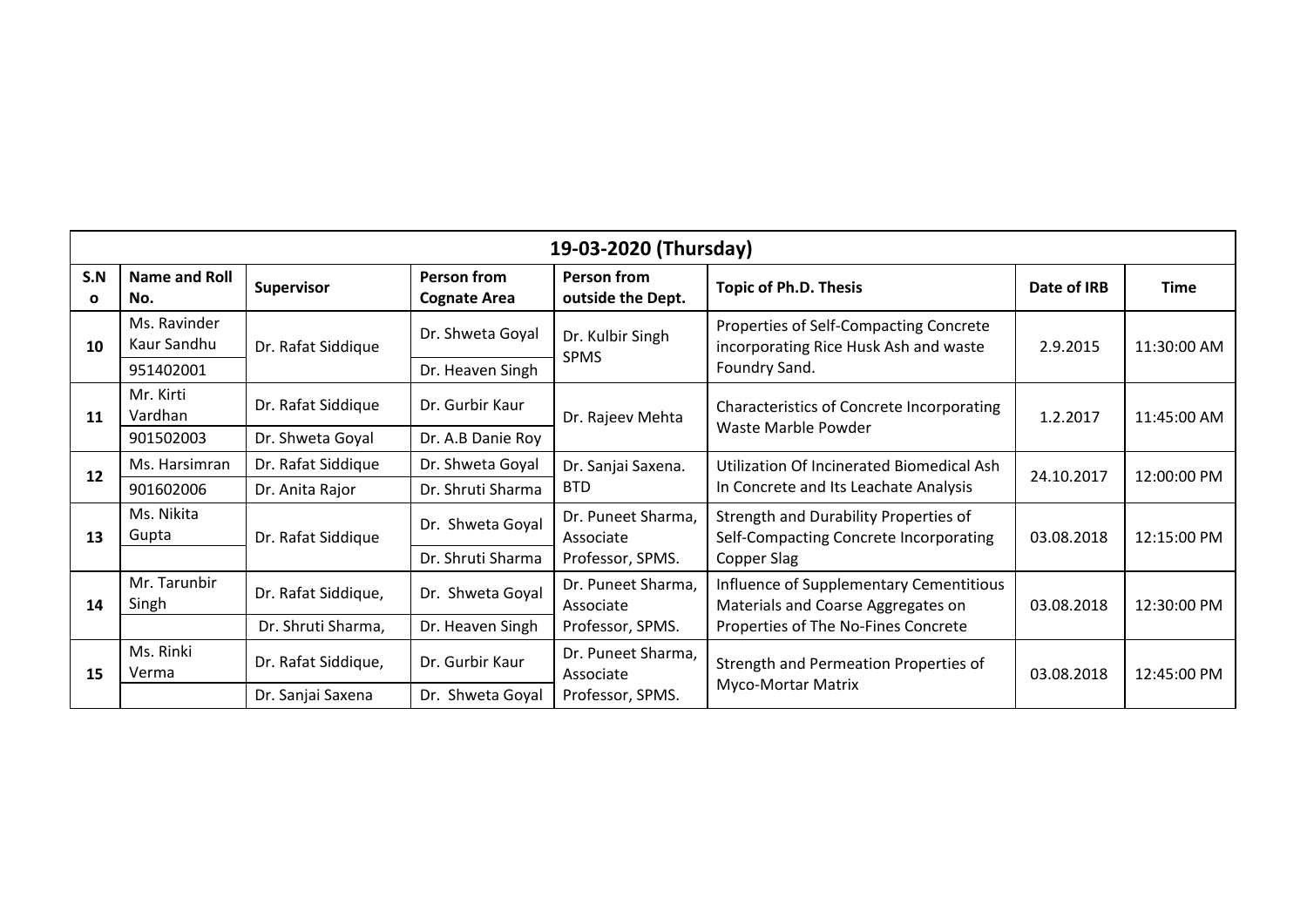| S.N | <b>Name and Roll</b>                           |                                                             |                                                     |                                         | 20-03-2020 (Friday)                                                                                                              |             |             |
|-----|------------------------------------------------|-------------------------------------------------------------|-----------------------------------------------------|-----------------------------------------|----------------------------------------------------------------------------------------------------------------------------------|-------------|-------------|
| C   | No.                                            | Supervisor                                                  | <b>Person from</b><br><b>Cognate Area</b>           | <b>Person from outside</b><br>the Dept. | <b>Topic of Ph.D. Thesis</b>                                                                                                     | Date of IRB | <b>Time</b> |
| 16  | Mr. Ashish Kr<br>901502001                     | Dr. Shweta Goyal                                            | Dr. Rafat<br>Siddique<br>Dr. Shruti                 | Dr. Raj Kumar Gupta,<br><b>CHED</b>     | <b>Corrosion Performance of Migratory</b><br><b>Inhibitors Under Combined Chloride</b><br>And Carbonation Ingress                | 14.10.2017  | 10:00:00 AM |
| 17  | Mr. KAMAL<br><b>ANAND</b><br>901602007         | Dr. Shweta Goyal<br>Dr. M. S. Reddy                         | Sharma<br>Dr. Rafat<br>Siddique<br>Dr. Heaven Singh | Dr. Tejo Prakash                        | Development of Microbial System to<br>Remediate Reinforced Concrete<br><b>Structures</b>                                         | 07.04.2018  | 10:15:00 AM |
| 18  | Mr. Devender<br>Sharma<br>901602003            | Dr. Shweta Goyal                                            | Dr. Shruti<br>Sharma                                | Dr. Rajeev Mehta,<br>Professor, CHED    | Accelerated Carbonation Curing as A<br>Co2 Sequestration and Water<br><b>Conservation Technique</b>                              | 07.04.2018  | 10:30:00 AM |
| 19  | Mr. Jaideep<br>Aggarwal                        | Dr. Shweta Goyal,<br>Dr. Maneek Kumar                       | Dr. Rafat<br>Siddique<br>Dr. Heaven Singh           | Dr. KulBir Singh,<br>Professor, SPMS    | Utilization of Industrial By-Products for<br>Development of Controlled Low<br>Strength Materials (CLSM)"                         | 03.08.2018  | 10:45:00 AM |
| 20  | Mr. Gauray<br>Sharma                           | Dr, Shruti Sharma                                           | Dr. Naveen<br>Kwatra                                | Dr. Rajeev Mehta,<br><b>CHED</b>        | Studies on The Mechanical Behavior of<br><b>FRP Reinforcement Concrete Beams</b><br>Using Acoustic Emission And Digital          | 26.10.2017  | 11:00:00 AM |
| 21  | 901602005<br>Mr. Sunil<br>Garhwal<br>901602009 | Dr. Sandeep Kumar<br>Dr, Shruti Sharma<br>Dr. Sandeep Kumar | Dr. Shweta Goyal<br>Dr. Danie Roy A B               | Dr. Raj Kumar Gupta,<br><b>CHED</b>     | Image Correlation<br>Assessment of Damage In Corroded<br>and FRP Repaired Corroded Beams<br><b>Using Advanced NDT Techniques</b> | 26.10.2017  | 11:15:00 AM |